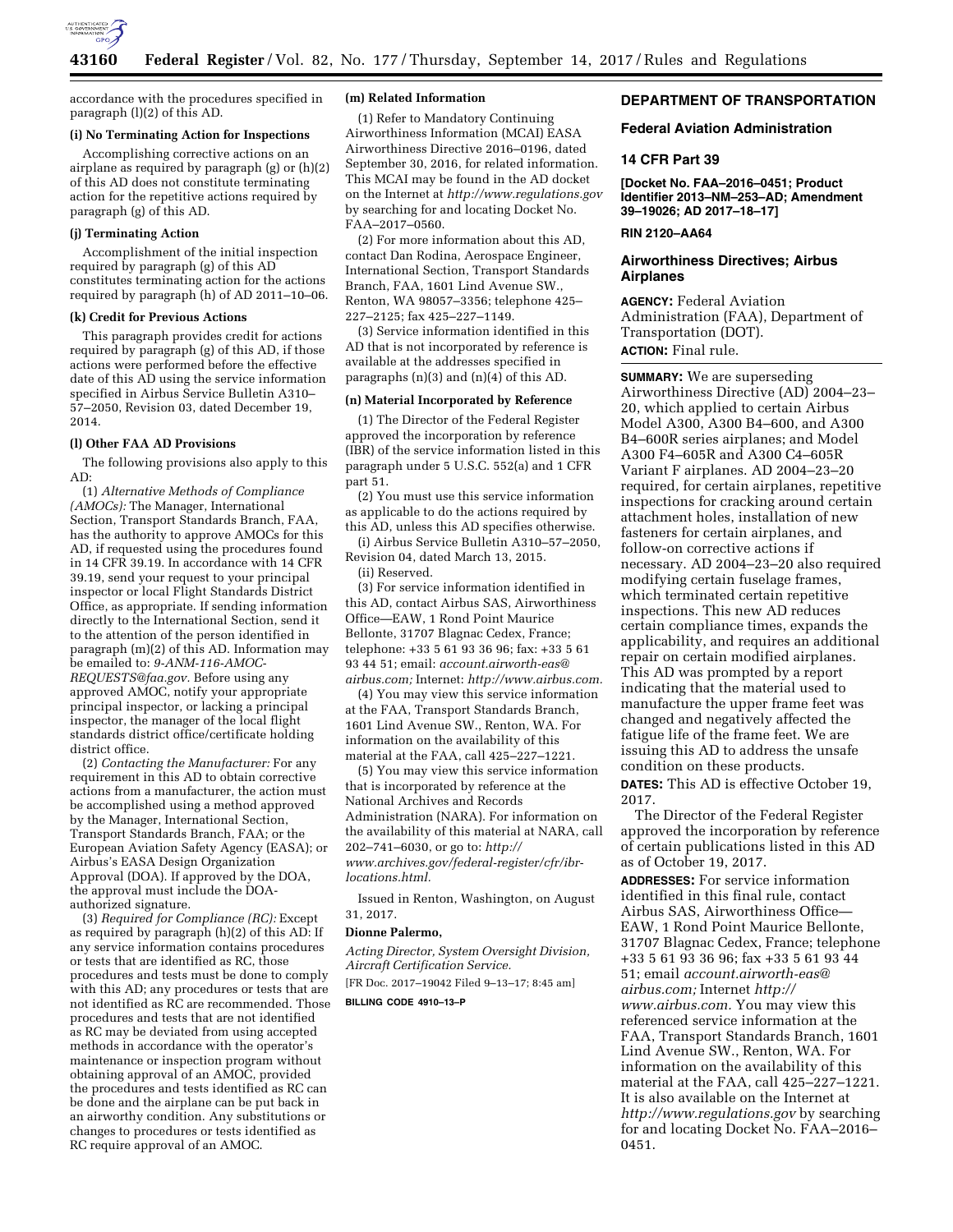### **Examining the AD Docket**

You may examine the AD docket on the Internet at *[http://](http://www.regulations.gov)*

*[www.regulations.gov](http://www.regulations.gov)* by searching for and locating Docket No. FAA–2016– 0451; or in person at the Docket Management Facility between 9 a.m. and 5 p.m., Monday through Friday, except Federal holidays. The AD docket contains this AD, the regulatory evaluation, any comments received, and other information. The address for the Docket Office (telephone 800–647–5527) is Docket Management Facility, U.S. Department of Transportation, Docket Operations, M–30, West Building Ground Floor, Room W12–140, 1200 New Jersey Avenue SE., Washington, DC 20590.

**FOR FURTHER INFORMATION CONTACT:** Dan Rodina, Aerospace Engineer, International Section, Transport Standards Branch, 1601 Lind Avenue SW., Renton, WA 98057–3356; telephone 425–227–2125; fax 425–227– 1149.

# **SUPPLEMENTARY INFORMATION:**

### **Discussion**

We issued a supplemental notice of proposed rulemaking (SNPRM) to amend 14 CFR part 39 to supersede AD 2004–23–20, Amendment 39–13875 (69 FR 68779, November 26, 2004) (''AD 2004–23–20''). AD 2004–23–20 applied to certain Airbus Model A300 B2, A300 B4, A300 B4–600, and A300 B4–600R series airplanes; and Model A300 F4– 605R and A300 C4–605R Variant F airplanes. The SNPRM published in the **Federal Register** on June 15, 2017 (82 FR 27444) (''the SNPRM''). We preceded the SNPRM with a notice of proposed rulemaking (NPRM) that published in the **Federal Register** on February 1, 2016 (81 FR 5056) (''the NPRM''). The NPRM was prompted by a report indicating that the material used to manufacture the upper frame feet was changed and negatively affected the fatigue life of the frame feet. The NPRM proposed to reduce the compliance times for the initial inspection and the inspection intervals. The NPRM also proposed to expand the applicability and require an additional repair on certain airplanes that have been modified. The SNPRM proposed to reduce the compliance times, require an additional modification, and omit the requirement for the repetitive inspections. We are issuing this AD to prevent cracking of the center section of the fuselage, which could result in a ruptured frame foot and reduced structural integrity of the airplane.

The European Aviation Safety Agency (EASA), which is the Technical Agent

for the Member States of the European Union, has issued EASA AD 2016–0249, dated December 14, 2016; corrected January 10, 2017 (referred to after this as the Mandatory Continuing Airworthiness Information, or ''the MCAI''); to correct an unsafe condition for all Airbus Model A300 B4–603, A300 B4–620, A300 B4–622, A300 B4– 605R, A300 B4–622R, A300 F4–605R, A300 F4–622R, and A300 C4–605R Variant F airplanes. The MCAI states:

During an inspection in accordance with Airworthiness Limitation Item (ALI) 53–15– 54 on an A300–600 aeroplane, Frames (FR) 43, FR44, FR45 and FR46 were found cracked between stringer (STGR) 24 and STGR30 on the aeroplane right hand side. FR45 was also found cracked on the aeroplane left hand side.

This condition, if not detected and corrected, could reduce the structural integrity of the fuselage.

To address this potential unsafe condition and improve the fatigue life of the upper frame feet fittings, Airbus issued Service Bulletin (SB) A300–53–6125 to provide instructions for expansion of the most sensitive fastener holes between FR41 and FR46. DGAC [Direction Générale de l'Aviation Civile] France issued AD F–2004– 002 (EASA approval 2003–2108) [which corresponds to FAA AD 2004–23–20] to require the structural modification defined in SB A300–53–6125 Revision 03 (Airbus modification 12168).

[French] AD F–2004–002 was subsequently superseded by EASA AD 2013–0295 to amend the inspection programme in this area as provided in SB A300–53–6122 (which is now obsolete and replaced by ALI task 531558, published in the [Airworthiness Limitation Section] ALS Part 2 Revision 01 dated 07 August 2015).

Since EASA AD 2013–0295 was issued, a new investigation was conducted in the frame of the Widespread Fatigue Damage study. Airbus revised the thresholds for the accomplishment of the instructions defined in SB A300–53–6125 and issued SB A300– 53–6178 to provide modification instructions to improve the fatigue life of upper frame feet fittings on aeroplane[s] on which Airbus modification (mod) 12168 or Airbus SB A300–53–6125 was embodied.

For the reason described above, this [EASA] AD retains some requirements of EASA AD 2013–0295, which is superseded, and requires modification of the upper frame feet fittings from FR41 to FR46 [repetitive inspections are not retained].

This [EASA] AD is republished to correct a typographical error in the compliance time \* \* \*.

You may examine the MCAI in the AD docket on the Internet at *[http://](http://www.regulations.gov) [www.regulations.gov](http://www.regulations.gov)* by searching for and locating Docket No. FAA–2016– 0451.

### **Comments**

We gave the public the opportunity to participate in developing this AD. We

received no comments on the SNPRM or on the determination of the cost to the public.

### **Conclusion**

We reviewed the available data and determined that air safety and the public interest require adopting this AD as proposed except for minor editorial changes. We have determined that these minor changes:

• Are consistent with the intent that was proposed in the SNPRM for correcting the unsafe condition; and

• Do not add any additional burden upon the public than was already proposed in the SNPRM.

## **Related Service Information Under 1 CFR Part 51**

Airbus has issued Service Bulletin A300–53–6125, Revision 04, dated March 17, 2015; and Service Bulletin A300–53–6178, dated March 17, 2015. The service information describes procedures for the modification of certain upper frame feet fittings. These documents are distinct since they apply to airplanes in different configurations. This service information is reasonably available because the interested parties have access to it through their normal course of business or by the means identified in the **ADDRESSES** section.

## **Costs of Compliance**

We estimate that this AD affects 65 airplanes of U.S. registry.

We estimate the following costs to comply with this AD:

The actions that were required by AD 2004–23–20 and retained in this AD take about 90 work-hours per product, at an average labor rate of \$85 per workhour. Required parts cost about \$4,000 per product. Based on these figures, the estimated cost of the actions that were required by AD 2004–23–20 is \$11,650 per product.

We also estimate that it will take up to 109 work-hours per product to comply with the new basic requirements of this AD. The average labor rate is \$85 per work-hour. Required parts will cost up to \$6,070 per product. Based on these figures, we estimate the cost of this AD on U.S. operators to be up to \$996,775, or up to \$15,335 per product.

We have received no definitive data that will enable us to provide cost estimates for the on-condition actions specified in this AD.

### **Authority for This Rulemaking**

Title 49 of the United States Code specifies the FAA's authority to issue rules on aviation safety. Subtitle I, section 106, describes the authority of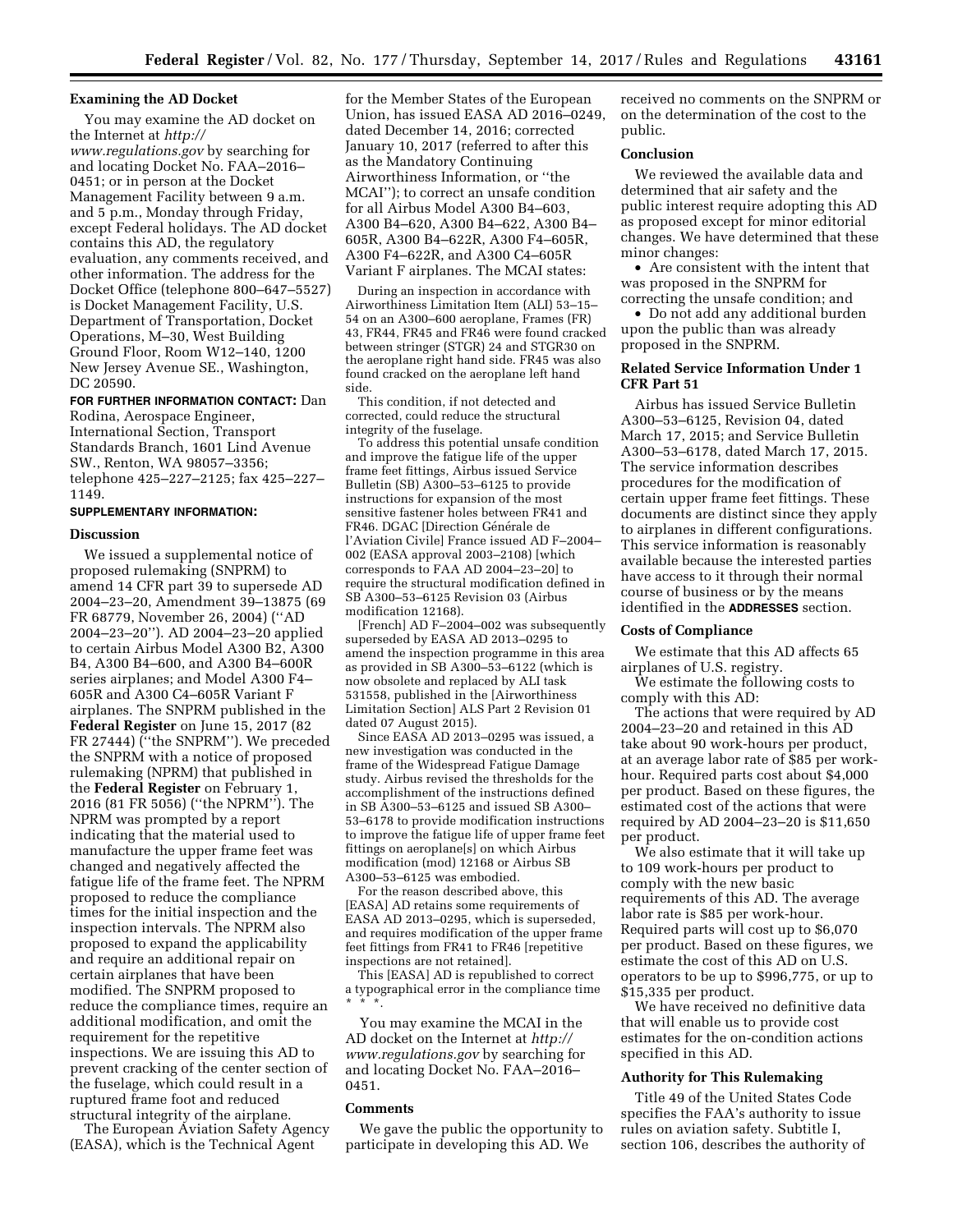the FAA Administrator. ''Subtitle VII: Aviation Programs,'' describes in more detail the scope of the Agency's authority.

We are issuing this rulemaking under the authority described in ''Subtitle VII, Part A, Subpart III, Section 44701: General requirements.'' Under that section, Congress charges the FAA with promoting safe flight of civil aircraft in air commerce by prescribing regulations for practices, methods, and procedures the Administrator finds necessary for safety in air commerce. This regulation is within the scope of that authority because it addresses an unsafe condition that is likely to exist or develop on products identified in this rulemaking action.

This AD is issued in accordance with authority delegated by the Executive Director, Aircraft Certification Service, as authorized by FAA Order 8000.51C. In accordance with that order, issuance of ADs is normally a function of the Compliance and Airworthiness Division, but during this transition period, the Executive Director has delegated the authority to issue ADs applicable to transport category airplanes to the Director of the System Oversight Division.

## **Regulatory Findings**

We determined that this AD will not have federalism implications under Executive Order 13132. This AD will not have a substantial direct effect on the States, on the relationship between the national government and the States, or on the distribution of power and responsibilities among the various levels of government.

For the reasons discussed above, I certify that this AD:

1. Is not a ''significant regulatory action'' under Executive Order 12866;

2. Is not a ''significant rule'' under the DOT Regulatory Policies and Procedures (44 FR 11034, February 26, 1979);

3. Will not affect intrastate aviation in Alaska; and

4. Will not have a significant economic impact, positive or negative, on a substantial number of small entities under the criteria of the Regulatory Flexibility Act.

### **List of Subjects in 14 CFR Part 39**

Air transportation, Aircraft, Aviation safety, Incorporation by reference, Safety.

## **Adoption of the Amendment**

Accordingly, under the authority delegated to me by the Administrator, the FAA amends 14 CFR part 39 as follows:

# **PART 39—AIRWORTHINESS DIRECTIVES**

■ 1. The authority citation for part 39 continues to read as follows:

**Authority:** 49 U.S.C. 106(g), 40113, 44701.

## **§ 39.13 [Amended]**

■ 2. The FAA amends § 39.13 by removing Airworthiness Directive (AD) 2004–23–20, Amendment 39–13875 (69 FR 68779, November 26, 2004), and adding the following new AD:

**2017–18–17 Airbus:** Amendment 39–19026; Docket No. FAA–2016–0451; Product Identifier 2013–NM–253–AD.

#### **(a) Effective Date**

This AD is effective October 19, 2017.

## **(b) Affected ADs**

This AD replaces AD 2004–23–20, Amendment 39–13875 (69 FR 68779, November 26, 2004) (''AD 2004–23–20'').

### **(c) Applicability**

This AD applies to Airbus Model A300 B4– 603, A300 B4–620, A300 B4–622, A300 B4– 605R, A300 B4–622R, A300 F4–605R, A300 F4–622R, and A300 C4–605R Variant F airplanes; certificated in any category; all manufacturer serial numbers.

## **(d) Subject**

Air Transport Association (ATA) of America Code 53, Fuselage.

### **(e) Reason**

This AD was prompted by a report indicating that the material used to manufacture the upper frame feet was changed and negatively affected the fatigue life of the frame feet. We are issuing this AD to prevent cracking of the center section of the fuselage, which could result in a ruptured frame foot and reduced structural integrity of the airplane.

### **(f) Compliance**

Comply with this AD within the compliance times specified, unless already done.

### **(g) Modification of the Upper Frame Feet Fittings**

(1) Except for airplanes identified in table 2 to paragraphs (g)(1) and (g)(2) of this AD: At the times specified in table 1 to paragraph (g)(1) of this AD, depending on the average flight time (AFT), as defined in paragraph (i) of this AD, modify the upper frame feet fittings, including doing all applicable related investigative and corrective actions, in accordance with the Accomplishment Instructions of Airbus Service Bulletin A300– 53–6125, Revision 04, dated March 17, 2015 (''SB A300–53–6125, Revision 04''). Do all applicable related investigative and corrective actions before further flight. Where Airbus SB A300–53–6125, Revision 04, specifies to contact Airbus for appropriate action, and specifies that action as ''RC'' (Required for Compliance): Before further flight, accomplish corrective actions in accordance with the procedures specified in paragraph (l)(2) of this AD.

### TABLE 1 TO PARAGRAPH (g)(1) OF THIS AD—MODIFICATION SB A300–53–6125, REVISION 04

| Airplane usage | Initial compliance time<br>(flight cycles or flight hours, whichever occurs first since first flight) |
|----------------|-------------------------------------------------------------------------------------------------------|
|                | Within 10,200 flight cycles or 22,100 flight hours.                                                   |
|                | Within 11,000 flight cycles or 16,600 flight hours.                                                   |

# TABLE 2 TO PARAGRAPHS (g)(1) AND (g)(2) OF THIS AD—MODIFICATION SB A300–53–6178

| Airplane configuration | Initial compliance time                                                                                            |
|------------------------|--------------------------------------------------------------------------------------------------------------------|
|                        | Within 27,100 flight cycles or 47,300 flight hours since the airplane's first flight, whichever oc-<br>curs first. |
|                        | Within 27,100 flight cycles or 47,300 flight hours after embodiment of SB A300-53-6125,<br>whichever occurs first. |

(2) For airplanes identified in table 2 to paragraphs (g)(1) and (g)(2) of this AD: At the applicable compliance time specified in table 2 to paragraphs (g)(1) and (g)(2) of this AD,

modify the upper frame feet fittings, in accordance with the Accomplishment Instructions of Airbus Service Bulletin A300– 53–6178, dated March 17, 2015. Where

Airbus Service Bulletin A300–53–6178, dated March 17, 2015, specifies to contact Airbus for appropriate action, and specifies that action as ''RC'': Before further flight,